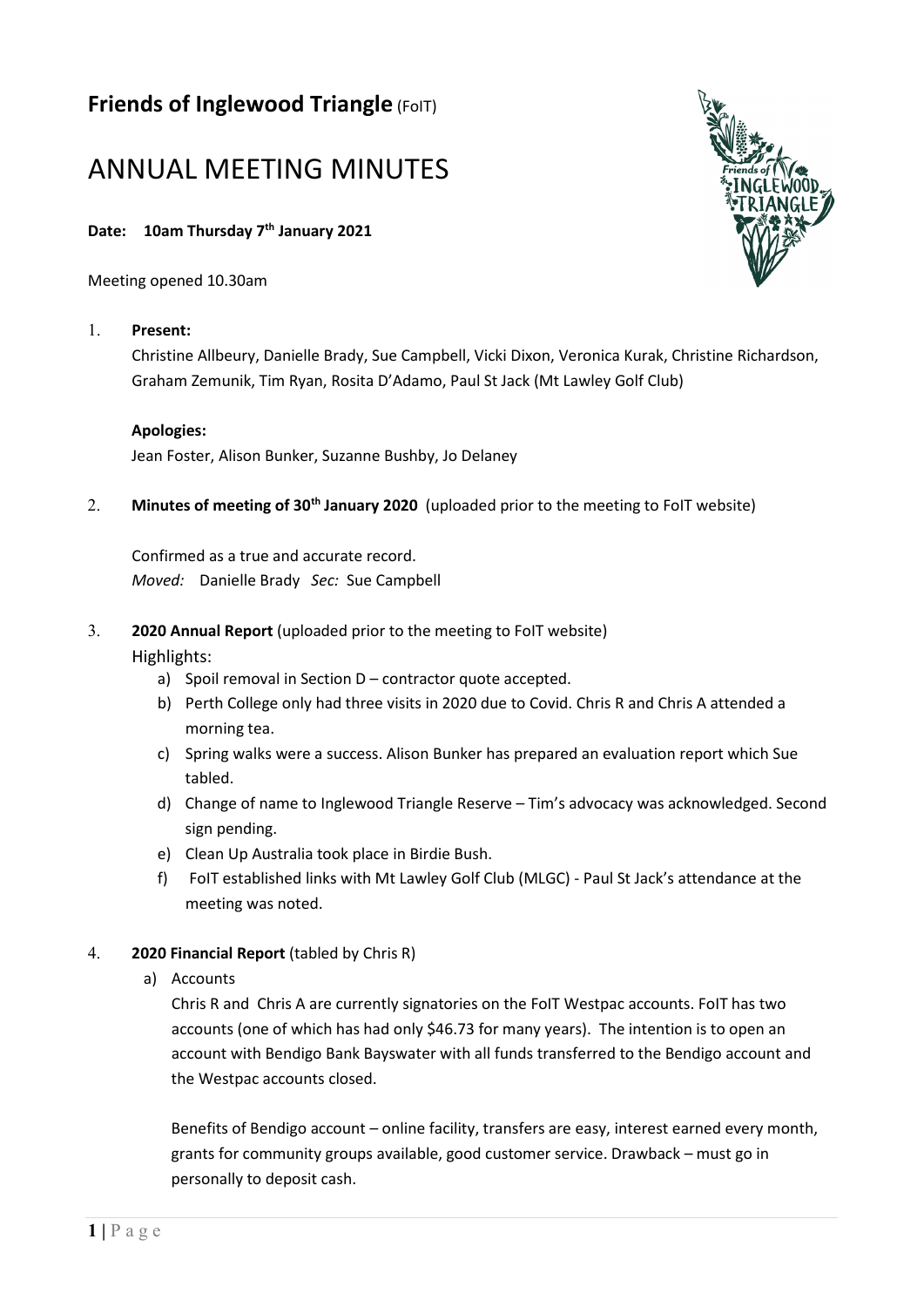#### **Resolution:**

That a Bank Account be opened for the Friends of Inglewood Triangle with Bendigo Bank Bayswater branch and for the account signatories to be the 2021 Convenor (Sue Campbell), Treasurer (Tim Ryan) and Secretary (Veronica Kurak) with any two of three to sign. *Moved: Sue Sec: Danielle*

b) Membership

2020 has been our biggest financial year yet. We have 25 paid-up members. FoIT memberships for 2021 (\$10) can be paid via bank transfer. Chris R will include a reminder and instructions on payment of membership in next newsletter. It was confirmed that organisations like *Inglewood on Beaufort* could be members of FoIT. It was suggested that MLGC consider membership and Paul St Jack undertook to follow up. **Action:** FoIT to write to MLGC inviting membership

c) Grants

Chris R tabled a summary of the status of grants In Progress and Pending, noting the significant outcomes achieved. (Attached)

d) Urban Bushland Council (UBC)

#### **Resolution:**

That FoIT maintain membership of UBC, pay the \$60 annual fee and that Christine Richardson be nominated by FoIT to the UBC Committee. Chris Allbeury indicated that the Friends of Star Swamp would be prepared to second that nomination. *Moved: Danielle Seconded: Sue*

Danielle outlined the benefits of UBC membership and suggested MLGC consider joining. **Action:** Chris R to forward information on membership requirements and process to Paul to follow up with MLGC Financial report was accepted. *Moved:* Sue Campbell *Sec:* Danielle Brady

#### 5. **Confirmation of Roles 2021**

- Danielle acknowledged the work done by Chris R in her different roles, particularly the specialised task of writing grant applications. Chris R noted that having a Management Plan makes writing grant applications easier.
- Danielle thanked Sue for drawing media attention to FoIT.

**Convenor:** Sue Campbell **Treasurer:** Tim Ryan **Secretary:** Veronica Kurak **Operations Manager:** Christine Richardson (focus on grant management this year) **CoS Liaison:** Sue Campbell

**Action:** Danielle undertook to update the FoIT Annual Report document for Sue to send to CoS officers (Ian Hunter and Jo Taylor) and Ward Councillors.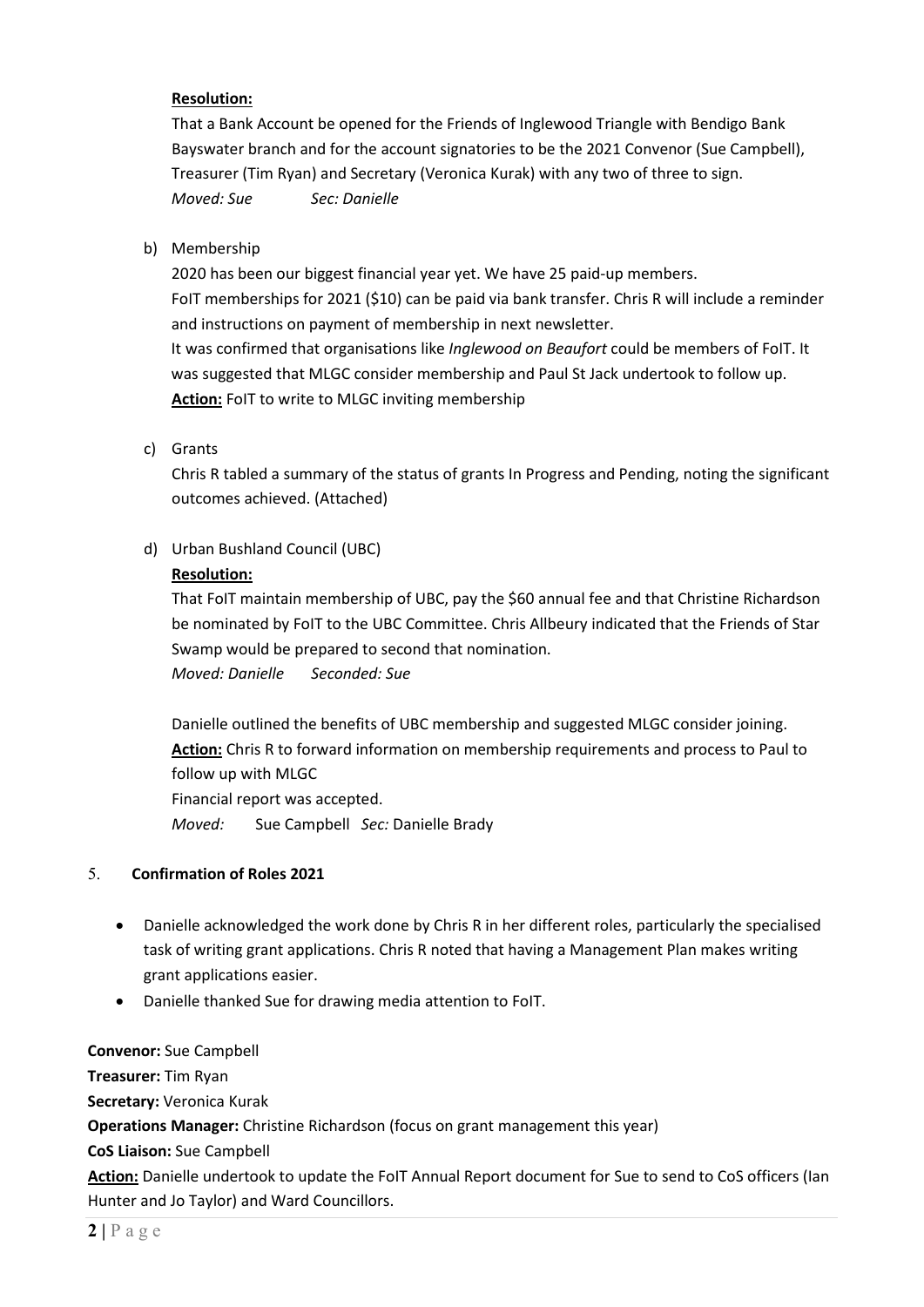Other roles:

**Weed Lead:** Christine Allbeury

**Perth College:** Christine Richardson and Christine Allbeury liaise with Suzanne Bushby.

**Spring Walks Co-ordinator:** Alison Bunker

**Clean Up Australia Day Coordinator:** Christine Richardson supported by Rosita DÁdamo

#### **Links with other organisations:**

Alison Bunker – Mt Lawley Community Garden and Inglewood on Beaufort

Danielle Brady – MLGC and Heritage related.

### 6. **2020-2023 Management Plan** (Tabled**)**

Chris R explained the actions planned and proposed (subject to funding) for 2021. Points of discussion:

#### **a) Weed management**

Graham suggested bridal creeper, freesias and ursinias be added to significant weeds to be controlled.

**Action:** Graham and Chris A to develop a Weed Management Plan

#### **b) Dieback treatment**

Section C needs more extensive treatment, and this has been included in the CoS grant application. Repeat treatment will likely be required in 3 years.

#### **c) Volunteer Training**

Second weed identification and removal workshop to be delivered in Winter by Harmony Weeding

Citizen Science Project on monitoring tree health to be launched with a workshop in February facilitated by Graham.

A follow up dieback education session with Bruno was supported.

#### **d) Clean Up Australia Day 7 March**

Rosita currently collects rubbish both inside and outside the MLGC Walter Road fence on Fridays.

Paul advised that MLGC has registered an event from 7.30am-10.00am to remove litter from inside the perimeter fence. Refreshments will be served after the event which helps to attract volunteers. It was noted that golf carts to transport volunteers, vehicles to collect bags of rubbish and water supplies need to be provided. Chris R and Rosita volunteered to help. Suggestion was made that MLGC send invitations asap so that LG councillors and politicians can get the dates in their diaries.

#### **e) Signage**

The following points were raised:

new dieback cleaning stations require instructions on use including why we need to clean our boots

Eighth Ave entry point suffers from signage clutter

height of signs at waist height so that they can be read by children